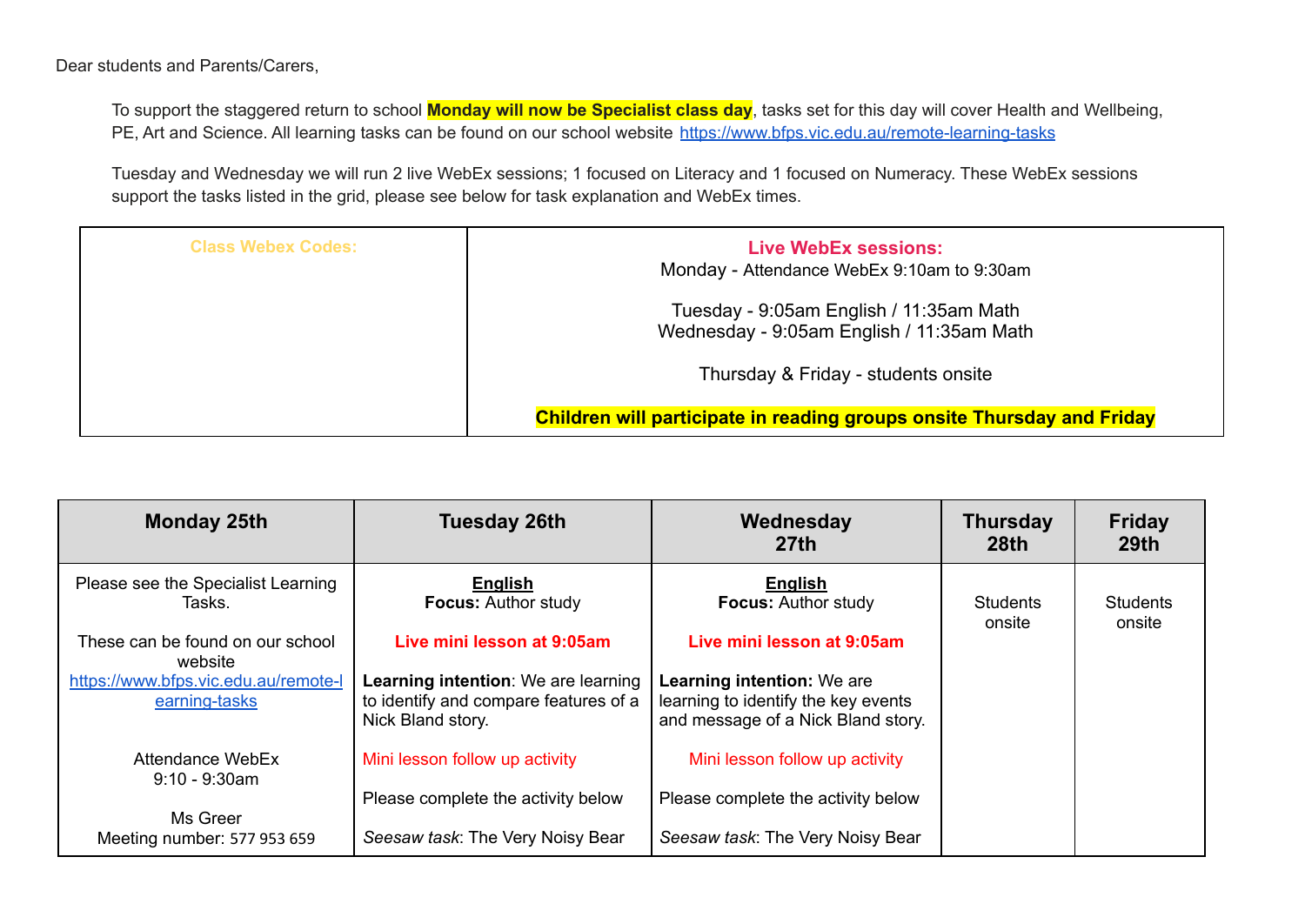|                                                                                                                                                                                                                                                                                        | story features<br><b>Or</b> offline task: Write down features<br>that the two books have the same                                                                                                                                                                                                                                           | story message<br>Or offline task: Write down the story<br>message of 'The Very Noisy Bear'.                                                                                                                                                                                                                                                                          |  |
|----------------------------------------------------------------------------------------------------------------------------------------------------------------------------------------------------------------------------------------------------------------------------------------|---------------------------------------------------------------------------------------------------------------------------------------------------------------------------------------------------------------------------------------------------------------------------------------------------------------------------------------------|----------------------------------------------------------------------------------------------------------------------------------------------------------------------------------------------------------------------------------------------------------------------------------------------------------------------------------------------------------------------|--|
| Wellbeing<br>Learning Intention: We are learning<br>about different meditations<br>SeeSaw task:<br><b>Mindful Meditations</b><br>Or offline task:<br>Practice sitting in a quiet place for a<br>short time. When you have finished<br>write down how the quiet time made<br>you feel.  | <b>Numeracy</b><br><b>Focus: Time</b><br>Live mini lesson at 11:35am<br>Learning intention: We are learning<br>to use a calendar<br>Mini lesson follow up activity<br>Please complete the activity below<br>SeeSaw task: Time: Calendar 26/10<br>Or offline task: How many days in<br>October? Which important events<br>happen this month? | <b>Numeracy</b><br><b>Focus: Time</b><br>Live mini lesson at 11:35am<br>Learning intention: We are<br>learning to use a calendar<br>Mini lesson follow up activity<br>Please complete the activity below<br>SeeSaw task: Time: Calendar 27/10<br>Or offline task: Which day of the<br>week does your birthday fall on? Is<br>it the same each year? Why/ why<br>not? |  |
| <b>Humanities</b><br><b>Learning Intention:</b><br>We are learning about food from<br>different parts of the world.<br>SeeSaw task:<br>Food from around the World<br>Or offline task:<br>Make a list of some of your favourite<br>foods and draw pictures of them in<br>your workbook. | <b>English</b><br>Focus: Grammar<br><b>Learning Intention:</b><br>We are learning about sounds and<br>spelling choices.<br>SeeSaw task:<br>What sound is the same in these<br>words?                                                                                                                                                        | <b>English</b><br>Focus: Grammar<br><b>Learning Intention:</b><br>We are learning about sounds and<br>spelling choices.<br>SeeSaw task:<br>Make an 'ay' word family                                                                                                                                                                                                  |  |